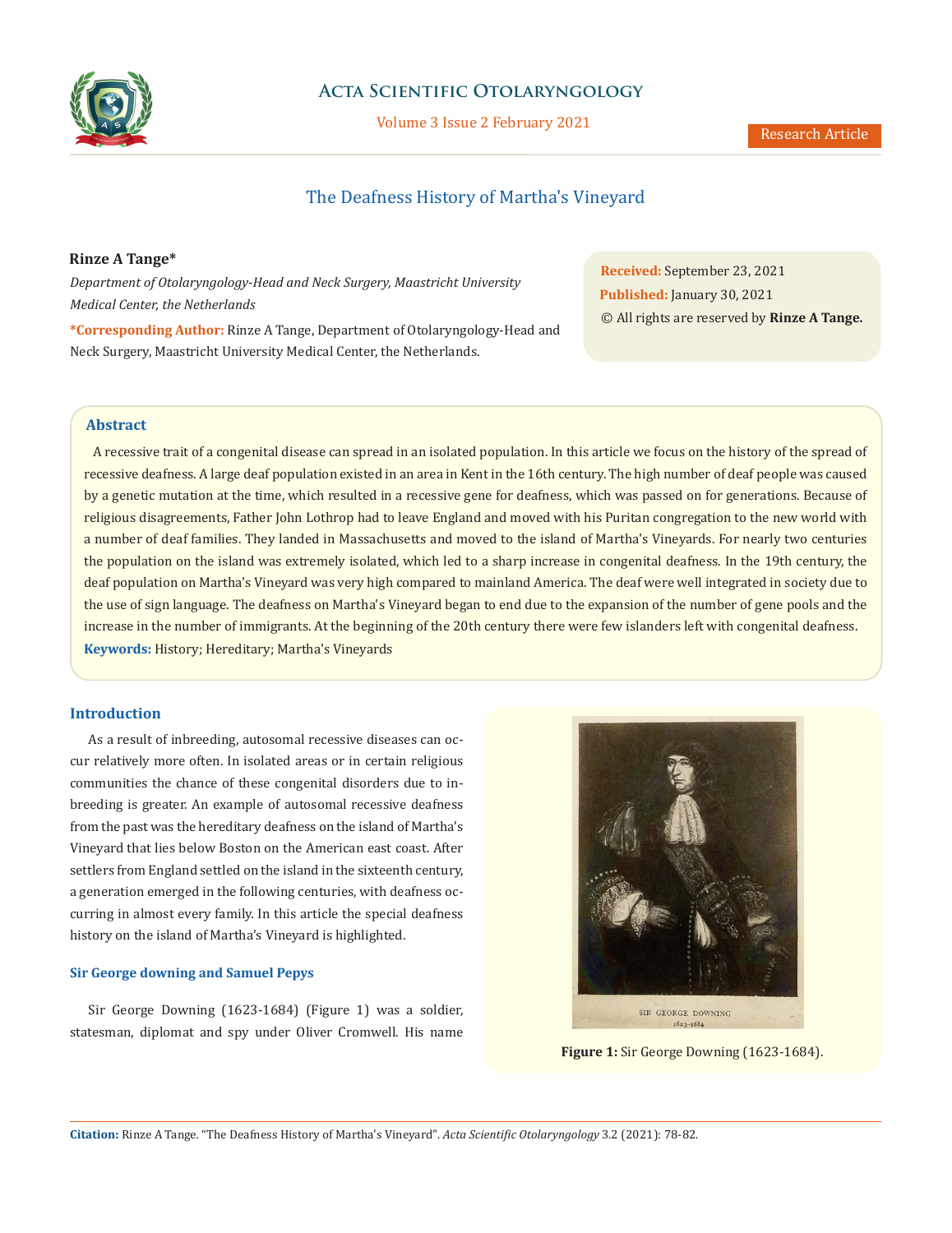is still connected to the street in London that he had built and is now known as the official residence of the British prime minister. In 1664 Downing was influential in England and convinced the Dutch to exchange New Amsterdam, their colony on Long Island, for Suriname, a British colony in South America. As a child, George Downing's parents, afraid of the plague in London, sent him with his brother to a school in Maidstone, Weald-Kent. He grew up in a community where there was a lot of hereditary deafness among the locals. In this way Downing learned the local sign language (Old Kentish Sign Language). The London writer Samuel Pepys (1633-1703), who was funded by Downing while studying in Cambridge, describes in one of his diaries an incident during a dinner on November 9, 1666 with George Downing. Downing had a sign language conversation with the deaf waiter about the news of the big city fire in London in September 1666. With the experience of the deaf during his stay in Weald Kent, Downing was able to build a network of dozens of spies who worked for him. These deaf spies could pass on information that was not understood by hearing. The hereditary deafness in the county of Kent was thus a solution for Downing in the espionage for England.

#### **Weald and John Lothropp**

Part of the county of Kent in England is known as Weald. In the 15th century this region had a very large deaf population and as a result, both the deaf and hearing residents used a sign language. The high number of deaf people in Weald was caused by a genetic mutation, which resulted in a recessive gene for deafness that was passed on for generations. In addition, there was a high incidence of mixed marriages and inbreeding because the spouses often came from the same neighborhood of the city. The pastor in the region at the time was John Lothropp (1584–1653) (Figure 2) from Egerton. He was a strong proponent of the idea of the separation of church and state ("Freedom of Religion"). The proponents of this idea were then considered heretics in England. Lothropp was arrested in 1632 for not observing the oath of allegiance to the established church. He refused to give up his religious beliefs and was imprisoned. In 1634 he received his freedom on the condition that he would immediately leave the country permanently. He accepted the condition and together with members of his congregation and their servants they moved to the New World.



**Figure 2:** John Lothropp (1584–1653).

### **The crossing to the new world**

Among the congregation, who moved with John Lothrop, were the Lambert, Tilton, Brown, West, and Skiffe families. It was known that deafness occurred in those families. The group sailed with the ship "the Griffin" towards Boston, Massachusetts on the American east coast. Due to harsh weather conditions, the ship ended up in Plymouth with around 200 religious dissidents. A few days after arriving on September 18, 1634, the Lothrop group travelled to the village of Scituate. After disagreements within the congregation, the Weald group moved from in 1639 to Barnstable, a village in the south near the island of Martha's Vineyard. In 1669 this group eventually went to Martha's Vineyard (Figure 3). The first generations of this settlement on the island had an average of 9.1 children per family. The first registered deaf person at Martha's Vineyard was Jonathan Lambert. Jonathan was born deaf in 1657 and he married Elizabeth Eddy in 1683. They had seven children, two of whom (Ebenezer, 1688 and Beulah, 1704) were deaf and dumb. Lambert bought a piece of land from the native American Wampanoag Indians for £ 7 in 1694. This piece of land is still called Lambert's Cove. Jonathan Lambert was active as a carpenter and farmer and communicated through sign language. He died at the age of 80.

## **Deafness on Martha's Vineyard**

Around 1700, the population of Martha's Vineyard consisted of around 400 people. Immigration to Martha's Vineyard stopped after 1710 and the island became extremely isolated. As a result, many family got married, creating inbreeding with a large increase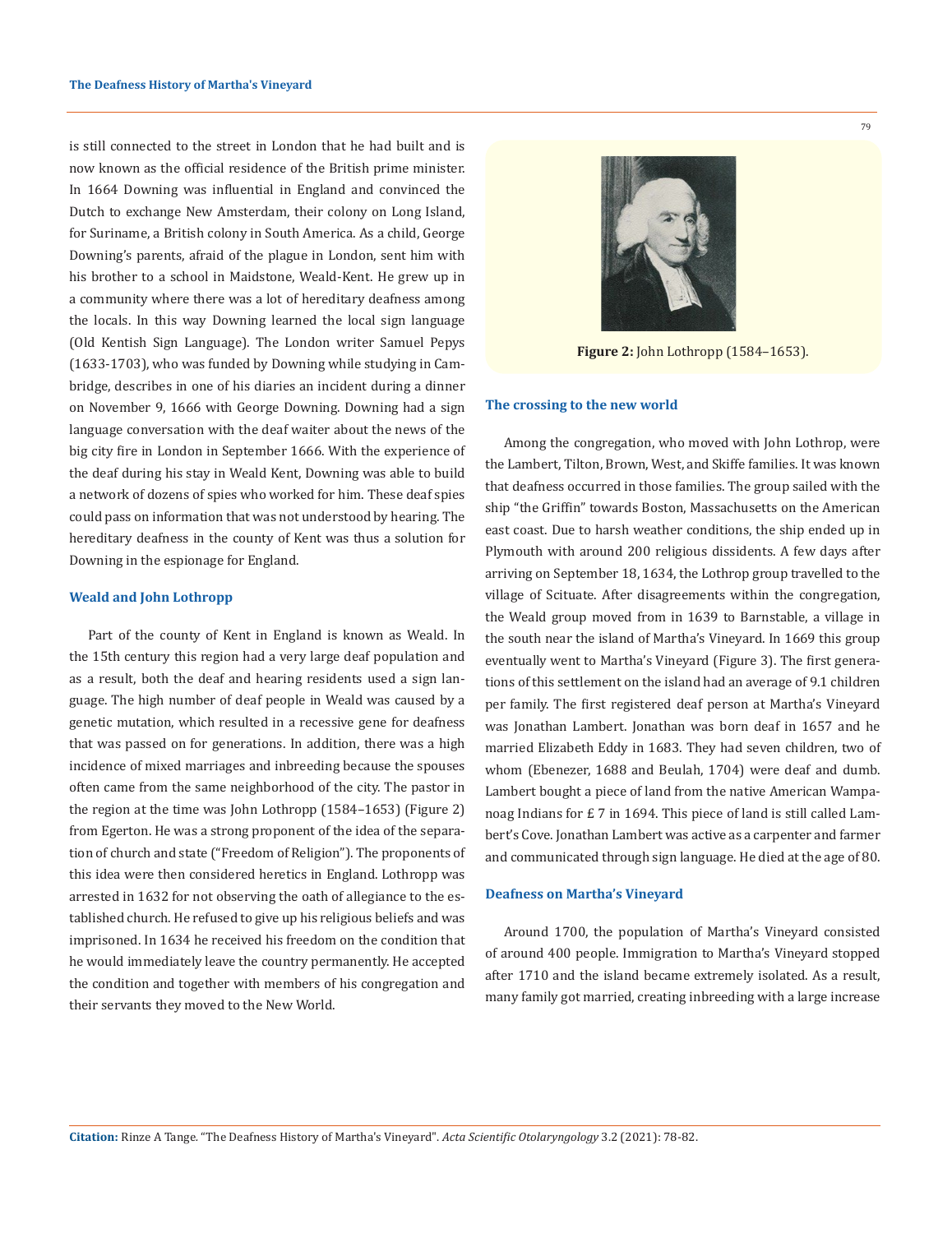

**Figure 3:** The trip to Martha's Vineyard.

in deafness in particular. The Lambert, Tilton, West and Skiffe families produced the largest share of deafness at Martha's Vineyard. All four families had deafness in their family tree and could be directly linked to the original settlers, who arrived from Weald in the UK between 1642 and 1710. In a later study their origins of 104 deaf persons could be traced. For over 200 years, the deaf worked and lived side by side in the rugged isolation of Martha's Vineyard. Both the deaf and hearing people communicated using sign language known as Martha's Vineyard Sign Language (MVSL). The difference in the number of deaf people per population in Martha's Vineyard compared to the rest in America turned out to be enormous at the beginning of the 19th century. At Martha's Vineyard, 1 in 155 residents were deaf, while in mainland America only 1 in 5,728 Americans was deaf. In the Chilmark region in southwest Martha's Vineyard, a maximum of one in twenty-five people was deaf, while in the hamlet of Squibnocket (Figure 4) one in four was deaf. The deaf were all well-known and respected members of the community there. Among other things, this data led the Massachusetts State Board of Health to request the cooperation of Alexander Graham Bell in 1876 in collecting and registering statistics on birth defects such as deafness. Bell was already known for his invention of the telephone but also for his expertise in the field of speech education for the deaf. He accepted the invitation and went to Martha's Vineyard, which was known to have very deaf residents.



**Figure 4:** The area with the most deaf people on the Island.

### **Alexander Graham Bell on Martha's Vineyard**

Alexander Graham Bell (1847-1922) (Figure 5) was the son of Alexander Melvin Bell (1819-1905). Alexander Bell's father was a pioneer in teaching deaf children. Bell studied physiology in Edinburgh and in London and in 1868 he became his father's assistant. He taught him his method of learning to speak to the deaf. Due to the death of two brothers and sisters from tuberculosis, the Bell family emigrated to Brantford (Canada) in 1871. When Bell was 25 he opened his own deaf school in Boston (Massachussets). He teaches teachers how to work with deaf children. Bell is successful and is appointed by the University of Boston in 1873 as a professor of voice physiology. Inspired by the work of Hermann von Helmholtz, Bell started his research into the electrical transmission of sounds. In 1876, Bell filed the patent application for his telegraph studies. Together with Gardiner Greene Hubbard (father of Bell's deaf wife), he founded The Bell Telephone Company in 1877 and that company grew into one of the world's largest companies. The invitation from the "Massachusetts State Board of Health" in 1876 took Alexander Graham Bell very seriously and he started his research at Martha' Vineyard. This was the start of Bell's genealogical research into congenital deafness. Upon his arrival on the island, Bell went directly to Chilmark to study the deaf and dumb. In Chilmark, Bell heard that a certain Richard Luce Pease (1835-1888) (Figure 6) in the nearby town of Edgartown was the person who

80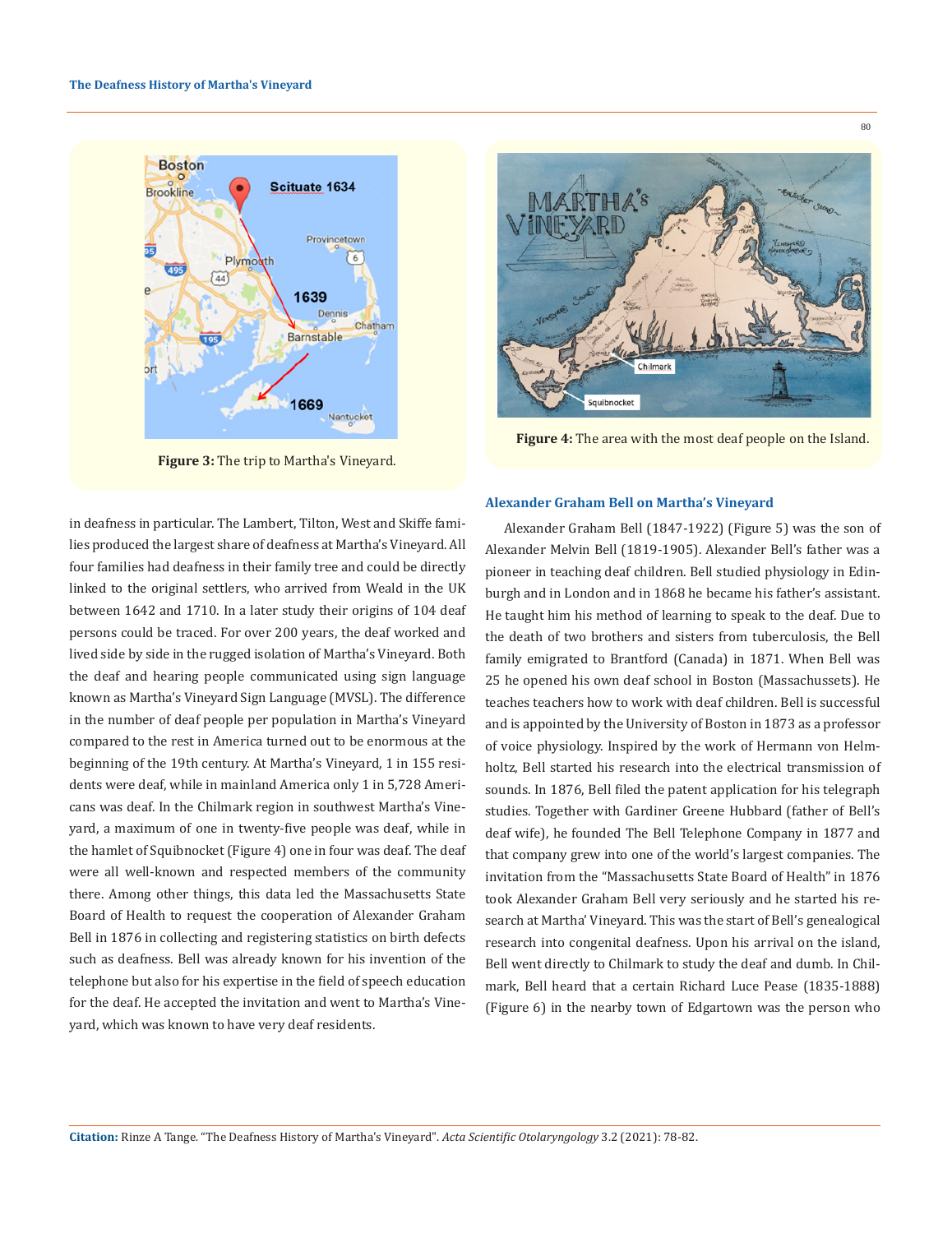

**Figure 5:** Rony Pedro Colanzi.



**Figure 6:** Richard Luce Pease (1835-1888).

could best provide him with the desired information about the deaf families. Pease member of the Webster Historical Society of Boston was a genealogist and historian who collected a lot but did not publish much. Pease's genealogical data was gratefully used by Bell. The data of all deaf persons and their family relationships were collected and processed. With this data from Martha's Vineyard and the data from various deaf institutions in the US, Bell has compiled pedigrees of many deaf families. The result of Bell's research on deafness was published by the National Academy of Sciences in book form "Memoir upon the Formation of a Deaf Variety of the Human Race" in 1883. He mapped the origins of hundreds of deaf persons and delved deep into the genealogy to discover the inheritance of deafness He also compiled extensive tables, graphs and pedigrees about deafness. Graham Bell concluded an increase in hereditary deafness in the US and suggested measures to contain this danger. For example, he was in favour of a legal ban on the marriage of two congenital deaf people (Figure 7) and a ban on the marriage of persons of a family with more than two deaf people. He also advocated the abolition of sign language and did not advise deaf teachers for deaf children. His ideas were later used by the eugenic movement for an indication of compulsory sterilization of the deaf.



81

**Figure 7:** Cartoon on the legal ban on the marriage of two congenital deaf people

## **The end of Martha's Vineyard deafness history**

In the second half of the 19th century, the number of newly born deaf people gradually decreased. This had various reasons. In 1817 Thomas Hopkins Gallaudet, Laurent Clerc and Mason Cogswell had founded the American School of Deaf in Hartford (Connecticut). And from that time the deaf children of Martha's Vineyard went to this school on the other side of the mainland island. This created relationships with a wider hearing population. After 1840, people from the island were attracted to California and moved. At that time, fourteen deaf children were born in Chilmark, with a population of around 350. Thirty years later, the population of the city was about the same, but only one deaf child was born. The deafness also ended because the gene pools on the island were eventually expanded. Towards the end of the nineteenth century, "summer travelers" began vacationing at Martha's Vineyard. The visit of US President Ulysses S Grant to the island in 1874 had contributed to the flow of tourists to Martha's Vineyard, with the result that members of the island community had more intimate contact with these off-islanders. In addition, Portuguese immigrants settled on the island, further expanding the gene pool. Around the turn of the century there were 15 deaf people on the island, but in 1925 there were only four. The last family with congenital deafness on Martha's Vineyard was the West family. George (Josie) West and his deaf wife Sabrina West-Rodgers (Figure 8) lived their entire lives